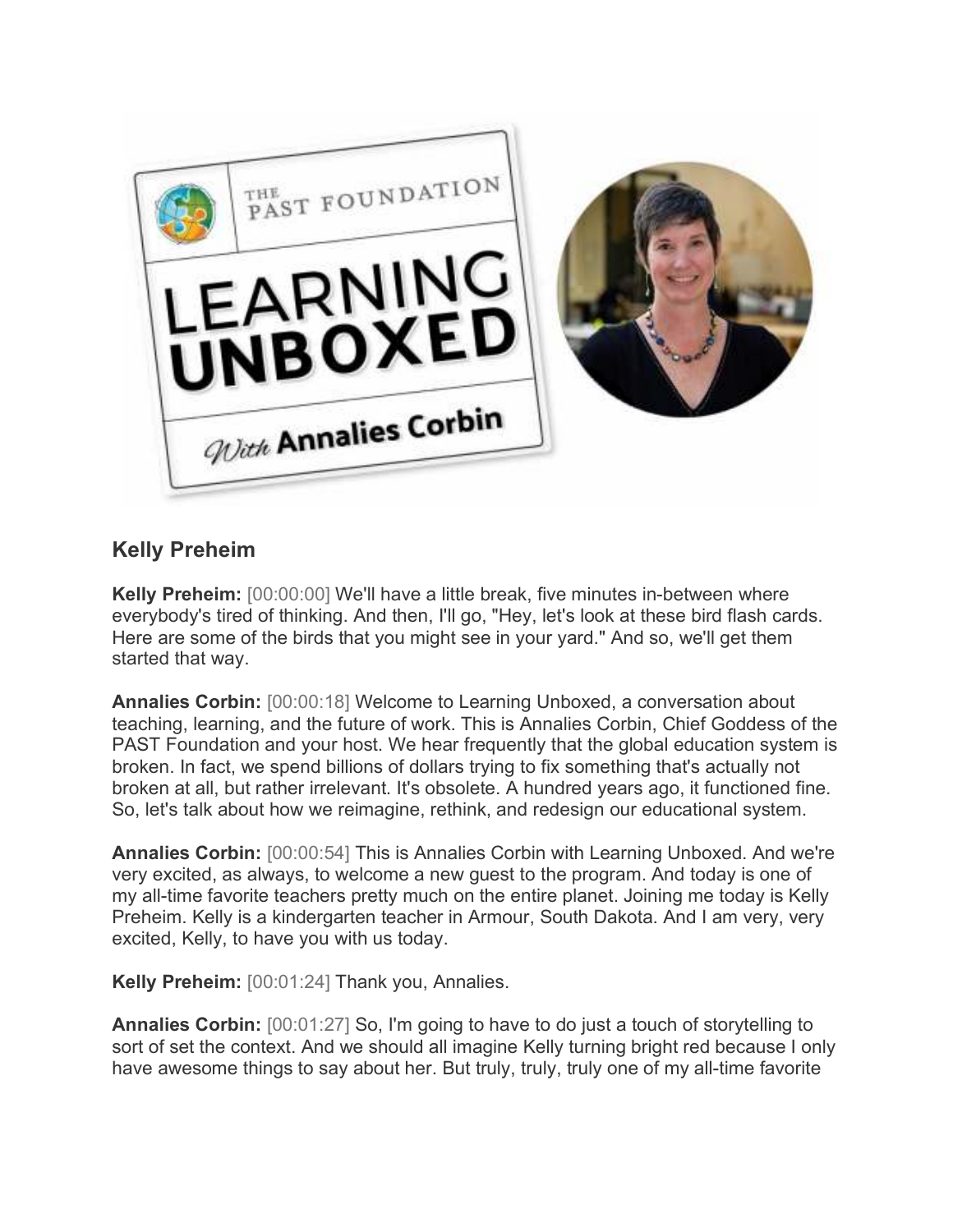teachers. And the reason that Kelly and her kindergarten kiddos in Armour, South Dakota are my favorite is because the journey that they have been on.

**Annalies Corbin:** [00:01:54] And so, just to sort of help our listeners understand, I met Kelly many years ago now when we were working on a project in the Dakotas with the Clinton Global Initiative and a number of other different partners around bringing STEM education to rural areas. And Armour is in rural South Dakota. Yes, Kelly?

**Kelly Preheim:** [00:02:17] It is.

**Annalies Corbin:** [00:02:17] And what's the total population of the town of Armour, so folks understand what we're talking about when we say rural?

**Kelly Preheim:** [00:02:24] It's about 800.

**Annalies Corbin:** [00:02:25] 800. And how many kids in the school do you think roughly?

**Kelly Preheim:** [00:02:30] Around 150.

**Annalies Corbin:** [00:02:33] Yeah. So, this is one of those little, small schools, small but mighty. The things that they're able to do in this town, in part because it's small, and rural, and very intimate, I think, are part of what make the school and Kelly's work so successful. But I met Kelly as we were coming into the state as part of a statewide initiative. And like I said, a number of different partners all around trying to bring STEM education, problem-based instruction into that part of the United States. And Kelly and her colleagues at Armour School District were one of the teams that joined the project. And lots of teachers, as we know, starting these new things are a bit reluctant, not because they don't want to, but because it's all the giant unknown. And I think—is that for you, Kelly? There was a lot of unknown, yes?

**Kelly Preheim:** [00:03:23] There was, there was. And I wanted to do it right. And I just didn't know exactly how to get going.

**Annalies Corbin:** [00:03:29] And the thing that I loved so much is as we started the training, and, again, this is part of the story that I do tell about Kelly, is that as we we sort of rolled into the training around, how do you transition or flip classrooms from traditional instruction to more of a problem-based or an applied environment, recognizing you're not doing it all the time, but you're trying to do it as often as you can with your kiddos, what does that look like? And how do you think about it? And there's a thousand different ways that you could do that.

**Annalies Corbin:** [00:03:59] And one of the things that we always tell teachers is teach you passion. But sometimes, we're reluctant to share with others what our passion is. And I remember a particularly stressful session around problem-based instruction and the conversation with Kelly about, "We could do this, we could do this, we could do this,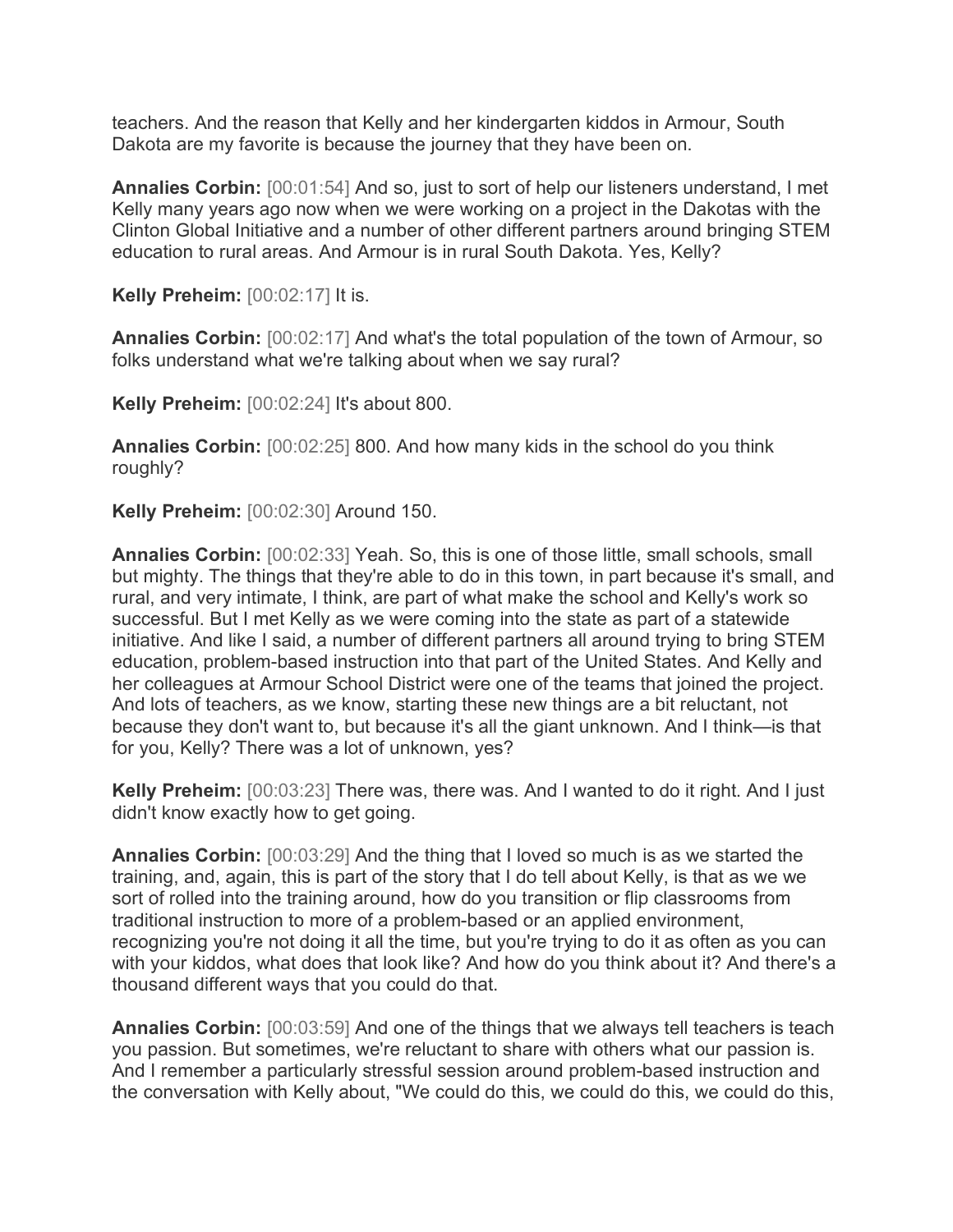we could do that, we could do this, we could do that." And finally, Kelly just says, "I just love birds."

**Kelly Preheim:** [00:04:25] And I remember that.

**Annalies Corbin:** [00:04:26] And I remember going, "Awesome. Let's do everything in kindergarten through the lens of birds." And thus, joined an awesome friendship, partnership, and learning experience for all of us. So, I want to thank you, Kelly, for years and years of great opportunity to share with others that you can, in fact, find your passion.

**Annalies Corbin:** [00:04:45] So, let's start a little bit with you in that journey. So, in particular, so when you think about utilizing something like, "I can see how much I can teach in any given classroom through the lens of birds," for a lot of teachers, that, too, would be daunting, even if it your passion. So, share with us a little bit about as you started that process, some of the things that you were thinking about.

**Kelly Preheim:** [00:05:10] Well, before you came to Armour, I had become a birder, and I had gone to a birding festival. And really, it just blew me away, what was in my area that I didn't know about. And I started sharing it with the kids because, frankly, my husband was tired of hearing me talk about birds. So, I started telling kindergartners about it, and they got excited. And it was interesting how they reminded me of kids when they first learned how to—young kids when they first learned how to use an iPad or an iPhone and how they just love it so much. They just picked it up really quickly.

**Kelly Preheim:** [00:05:45] This is what was happening. They saw my excitement about birds. They were picking it up. And then, the next year, I thought, "Well, I'll probably—" I used to just do a bird unit in May. I decided to do a bird unit, I just start teaching it throughout the year. And that class in particular was really excited about birds. And so,

that's when I started doing that. Then, you guys came along, and had all these ideas, and they were all good, but it wasn't birds. But once you got going on that, then I got pretty excited about it.

**Kelly Preheim:** [00:06:19] Another thing I think kids just need to, they need to get away from the screens and get outdoors more. And I've noticed that some kids are even afraid to be outdoors. So, this was really a good thing in that way to get kids outside, get them to be explorers, get them interested in nature because we need to have the next generation to care about nature if we're going to protect it.

**Annalies Corbin:** [00:06:44] We do. And I think that you bring up a really interesting point. There's a lot of connectivity in our world today for lots of kiddos at home. We come into school. There's just real push that we're utilizing technology all the time and and in everything. And to your point, those things can be great, however, right, we do need to take kids, especially the young ones, those elementary kiddos need to be completely immersed because they're curious.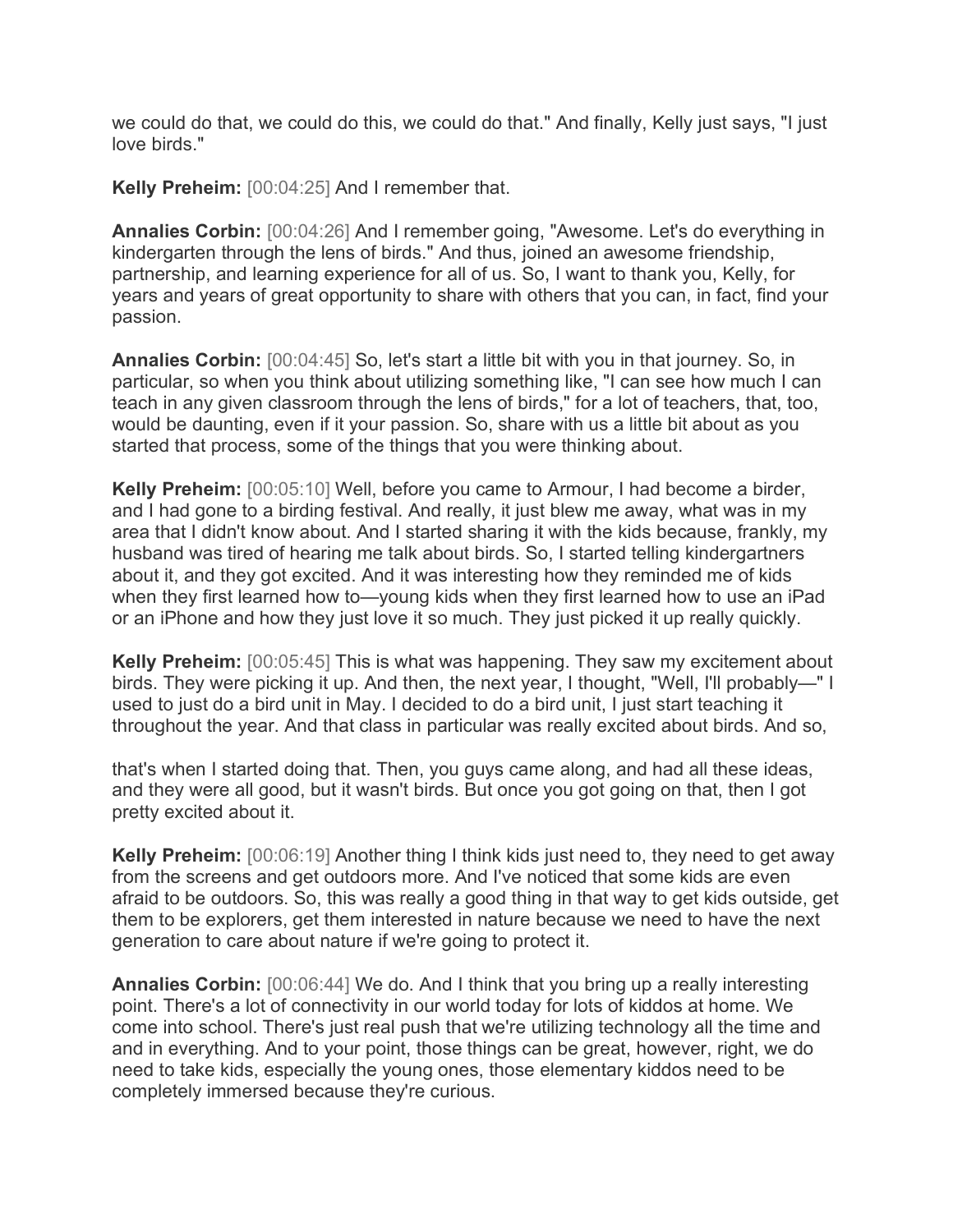**Annalies Corbin:** [00:07:13] And that's one of the things that I loved about watching over the years. Kelly has a wonderful Facebook page called Bird Teach, where she's often posting lots of things for folks to be able to see what's happening with her kids, and in her class, and a thing called the Chickadee Club, which are going to come and talk about again in a minute. And being able to watch the kids explore over time, I think, has been a very powerful thing. I mean, your kiddos, once you get them out there, they're not afraid and their curiosity is pretty boundless. So, could you talk a little bit about some of the particular projects over the years that you've done with the kids that revolve around birds because some of them have been pretty darn inventive?

**Kelly Preheim:** [00:07:57] Yeah, one of them that we did was we have a lake here in town, and so we thought we would—first of all, our overlying big question was, how do we get the people in our town to be—to learn more about birds and care about them? And one of the things that came up with this, let's build nest boxes or birdhouses for the birds. So, we got together with—well, of course, kindergartners can't build bird houses on their own, so we got together with the high school class. And with my help, my students and I—I created a short PowerPoint slide show, and my kindergartners were the speakers. And they said, "These are the kinds of birds we'd like to home to these bird houses," like an Eastern Bluebird, or a wood duck, tree swallows, housing them. And then, we asked them if they could help us build nest boxes for them.

**Kelly Preheim:** [00:08:50] So, then, now, the high school kids had to do some research and find some plans. And then, they came and talked to the kids and showed them what the plans looked like, which was over their head, but it's still really interesting for them to see the small parts that go into the large part. And so, then, when it was time to build, the kindergartners came over complete with aprons, and safety glasses, and bowls. And we we watched them and help with the measuring and the building. And it was a very exciting time. My students were out of this world excited.

**Kelly Preheim:** [00:09:26] And when it was done and completed, then my kids got to see the birdhouses. That was interesting. They cleaned the birdhouses. And then, we went out and watched the high school students place them at the lake, and they're still there, and they're getting used. And I clean them out every year. And there's still, every year, we have birds in those bird houses.

## **Annalies Corbin:** [00:09:47] And that's-

**Kelly Preheim:** [00:09:48] Then, another thing we do is we make a bird field guide to help our neighborhood or our community. And so, the kids each choose one or two birds. I have a list of birds that are common to our area. And the kids chose a bird, and then we researched birds, and I write out. They helped me. We decide what we're going to say about each one. And then, I type it up, so that they can copy it onto the page. And then, they also draw the picture of the bird. And that is one of my favorite projects. I love that.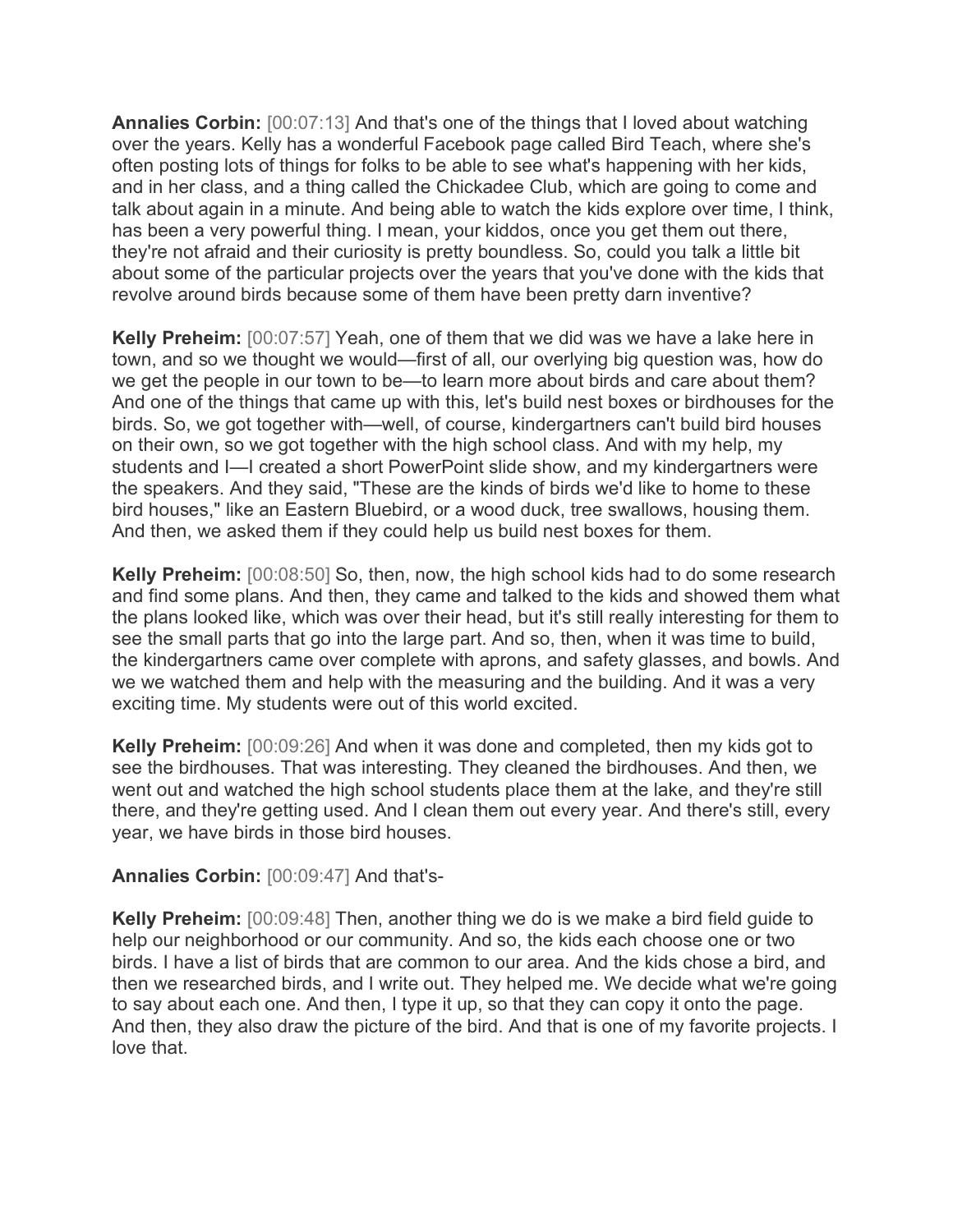**Annalies Corbin:** [00:10:22] Well, and both of those projects I've seen—just for our listeners, I've seen both of those projects. I was in town, actually, on one of the days that Kelly's kindergarten kids and the high school kids were working on the actual build of the birdhouses. And I will say the high school kids got as much out of that experience

as the kindergarten kids do. And we talk about this all the time at the PAST Innovation Lab and, certainly, on Learning Unboxed about the fact that the most authentic audience is never gonna be the teacher, right? That authentic audience is when you're interacting with the public, or another class, or in this case, a group of high school students. Those high school kids learned an awful lot from your kindergartners. And the building of the bird guide, the field guide every year, that has also been a really powerful tool. And I've got great photos of both of those things, and I will make sure that they get posted up, so that people who are listening can turn to see what Kelly was talking about. So, those are awesome, awesome projects.

**Kelly Preheim:** [00:11:23] So, here, we built the Bird Feeder Complex for the lake with some high school students. They did most of the work this time. So, that's out there. And the community seems to really have embraced that. They love to see the different birds that are in the area.

**Annalies Corbin:** [00:11:39] One of the other things that I love that you've done very, very effectively over the years is help scaffold your kiddos not just to love and pick up on your passion for birds and everything that they can learn through your passion for birds, but also the way the kids engage with the public about birds. So, what I'm thinking about, in particular, are I've seen any number of occasions where you've had kids up talking to folks in the city council or talking with folks from birding clubs from around the state. I mean, you've had some pretty amazing opportunities for your kids to actually engage with folks who had no idea what they were about to encounter with these little kiddos.

**Kelly Preheim:** [00:12:21] Right.

**Annalies Corbin:** [00:12:21] Can we talk about that just a little bit? Because lots of folks, I think, are afraid of the little ones doing meaningful policy work. And at the end of the day, every time your kids are out there in public talking about why they should care about the birds and your community, it's impacting policy in your community. That's a tough thing. Lots of folks don't do that.

**Kelly Preheim:** [00:12:39] I know. And I think people don't expect much from little kids, but I'm telling you right now, they—you can expect more from them. I mean, they just really are amazing. And when we went to talk to the city council, that was interesting. Only one of the little boys showed up. He was asking me a lot of questions. He was listening to the high school and saying, "What does that mean? What does this mean?" So, he was really into it. And then, one time, we went to the birding festival, and they had the kids up on stage, the South Dakota Birding Festival, and the kids were up on stage. And I showed pictures of birds, and they were ID'ing then. And then, I was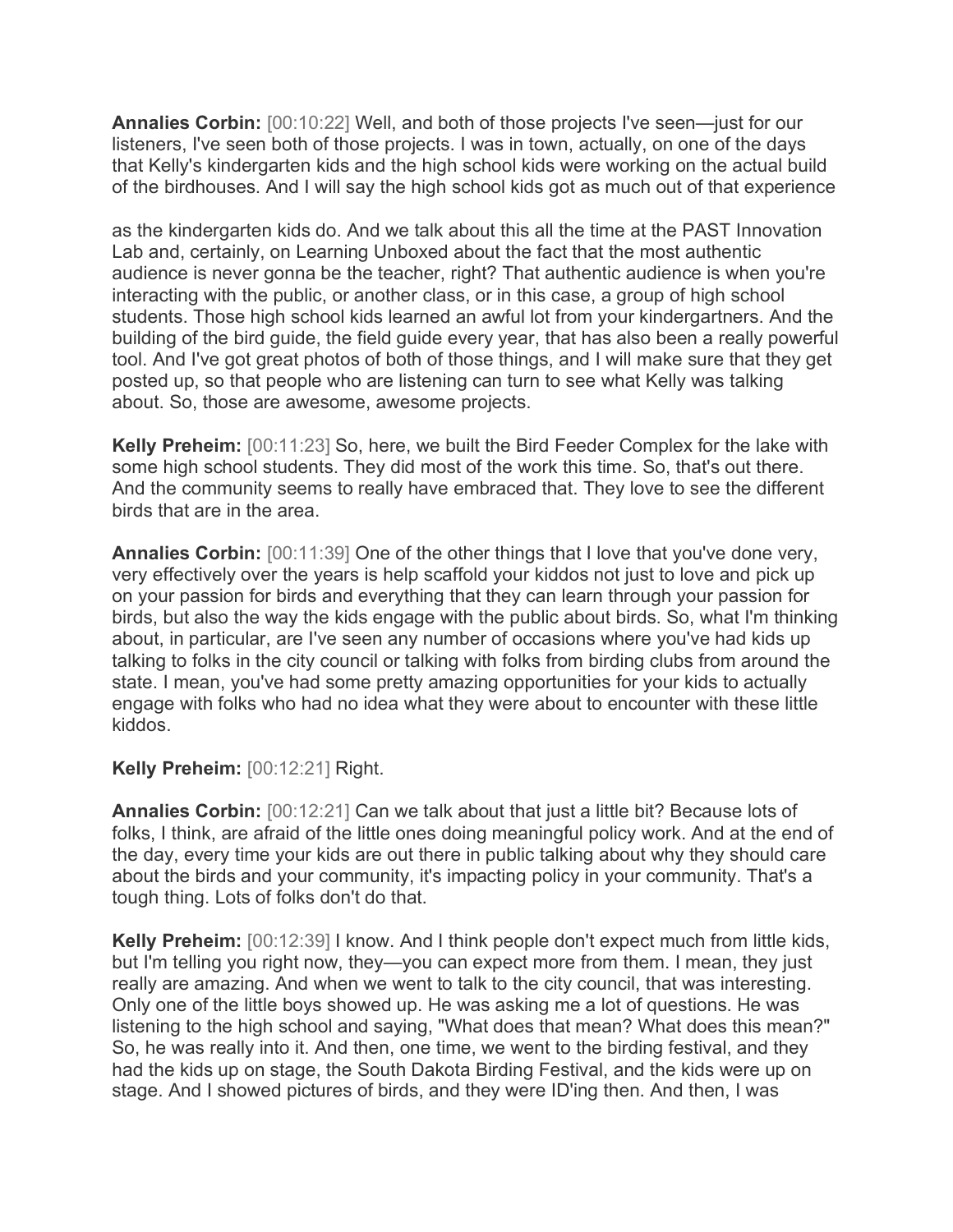playing the sounds of birds, and they ID'ing them. And I think the audience was pretty blown away to see how capable they were.

**Kelly Preheim:** [00:13:30] Another thing, the parents are so impressed with the rise in their child's self-esteem because, now, they're experts on something that most adults know little about. The kids really did a good job with their vocabulary source. And I learned from other birders and from the books I read. And then, I teach them. And they're going out and teaching parents and grandparents. And it's a pretty neat thing. And I get a lot of great compliments. Some people see me and talking about, "Hey, we were out on the deck, and there are these great birds, and we didn't know what they were. So, we called him, Brody." And they said, "Hey, what is that bird?" He said, "Darkeyed Junco." And, then, went off his way.

**Annalies Corbin:** [00:14:13] And that's perfect because that's a huge win. Absolutely. That's a huge win. And it's not just that their vocabulary increases. Again, another one of the things that I've been so impressed with by the way you've really been able to embrace this and utilize it in your classroom, your kiddos are not just mastering their kindergarten standards, but the reality is because they're so interested, and they're so passionate about what they're doing, you often see your kids picking up first and second, and even maybe beyond, depending on what we're talking about, standards. And they may not be mastering all of those advanced grade standards, but they're, at least, being exposed to them in tangible and meaningful ways.

**Annalies Corbin:** [00:14:55] So, how do you think that that translates as it relates to what is happening within the elementary school itself? So, if at kindergarten, you got kids coming in, and you are able to get far more math standards or far more vocabulary standards in that kindergarten year than required by the state, how does that then translate to what happens with those kiddos as they move up in an elementary school? Because it's transformational for a whole school. And that's partially what, just from the outside looking in, I saw happening in Armour School. You were you were all growing collectively.

**Kelly Preheim:** [00:15:27] Yeah. I think I'm setting the foundation for learning the scientific method, looking at something, and wondering. We've got to remember, when they were—they're not that far from babies, toddlers, and preschoolers, but they're trying to figure out the world, and learn about themselves and other people, and how things work. And so, I feel like they just need to keep that going, keep them wondering and asking questions. And I try to get them to rather than tell them things, I ask them things and get them outside, so that they can see things firsthand.

**Kelly Preheim:** [00:16:02] For example, like when I want to teach about animals that are different, we have real binoculars that we use. So, we go outside, and we look at things like a Turkey Vulture soaring, and we'll look at them. And then, I'll point out the Chimney Swifts that are also flying over, and we'll look at them, and I'll talk to them like, "How are they the same?" "Well, they're both birds. They're flying." "How are they different? Well, what do you think they eat? Do you know anything about that?" And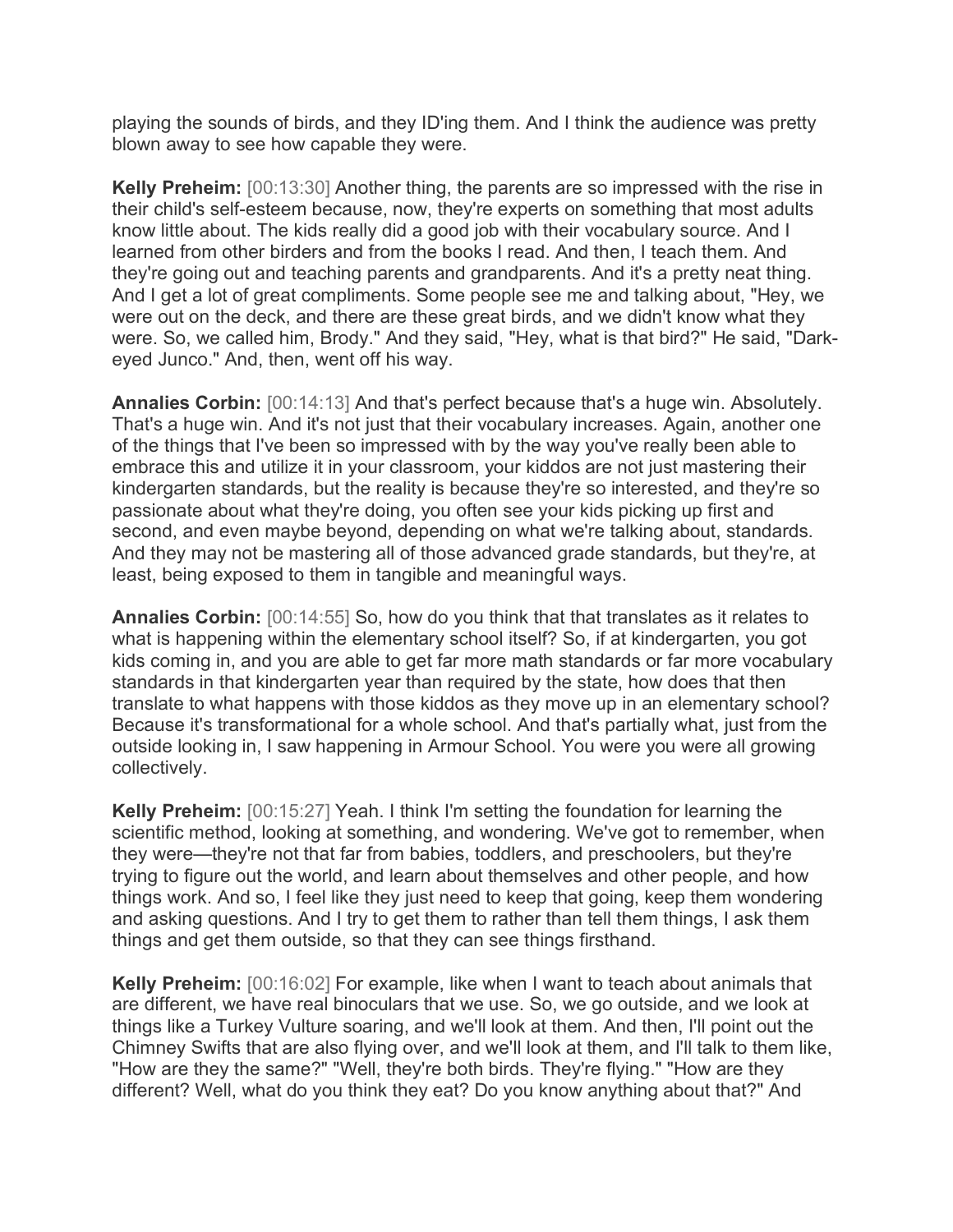then, after we look at them, and they're all excited about seeing these birds, then we can go in and talk about, "Well, how can we find out more? Well, we can ask someone. We can get books. We can go online and look." So, I think it's a great way to teach them how to wonder and kind of the process to go through.

**Annalies Corbin:** [00:16:53] Yeah. And it's part of, back to your point, they're—these kids are still very, very curious. They're young. They're five or six years old. They're trying to figure out the world. Everybody remembers that little kid who asked why a thousand times. But that's what you want. And the reality is, for whatever reason, and I think that there is a long list to some extent, as kids get older, especially once they hit middle school and the high school, we've often times sort of forced the why question out of them, right? It's disruptive, or it's whatever.

**Annalies Corbin:** [00:17:28] But the reality is the greatest learning is happening at the point where they're asking the question or when as they're doing work, they're doing projects with you, and something doesn't work, and you have to modify. Those are the two ends of that design cycle spectrum where kids are learning the most. And they're the two ends that, often, in schools, we let go of first. And it's really unfortunate because your kids ask great questions. Every time I went to your classroom, I was blown away by some of the questions they would ask. Or the things that they would tell me because they obviously thought I needed to know.

**Kelly Preheim:** [00:18:01] I noticed that when I have visitors, the visitors come in the room, and they're like, "Guess what? We know 150 birds." And they will tell their favorite ones, and why it's their favorite one. It's like—this person's like, "I just stopped in to get some marker."

**Annalies Corbin:** [00:18:18] But you know what? That's good. That's an awesome thing. So, talk to us a little bit about the Chickadee Club in the sense that I remember as, when you first started with the Chickadee Club as that mechanism for kids who were leaving your classroom but wanted to stay engaged with you. So, I know that teachers, oftentimes, struggle with figuring out, how do I keep up the momentum on something if I've got active and engaged learners who want to continue down that path? And I think your solution was a pretty creative one because it's not just a hangout club. You're doing stuff. So, talk to us a little bit about the Chickadee Club.

**Kelly Preheim:** [00:18:54] Well, one thing about me is I don't like wasting time. If I am going to do this, this is going to be valuable. And so, I did feel that way. And actually, it wasn't even my idea. A friend brought it up and said, "You should do something to keep this going." And I'm like, "Oh, yeah. I could do that."

**Annalies Corbin:** [00:19:10] Yeah.

**Kelly Preheim:** [00:19:11] So, at first, on Fridays, the teachers didn't have any breaks, no specials. So, we would swap. And I'd have on kids. I'd have the second graders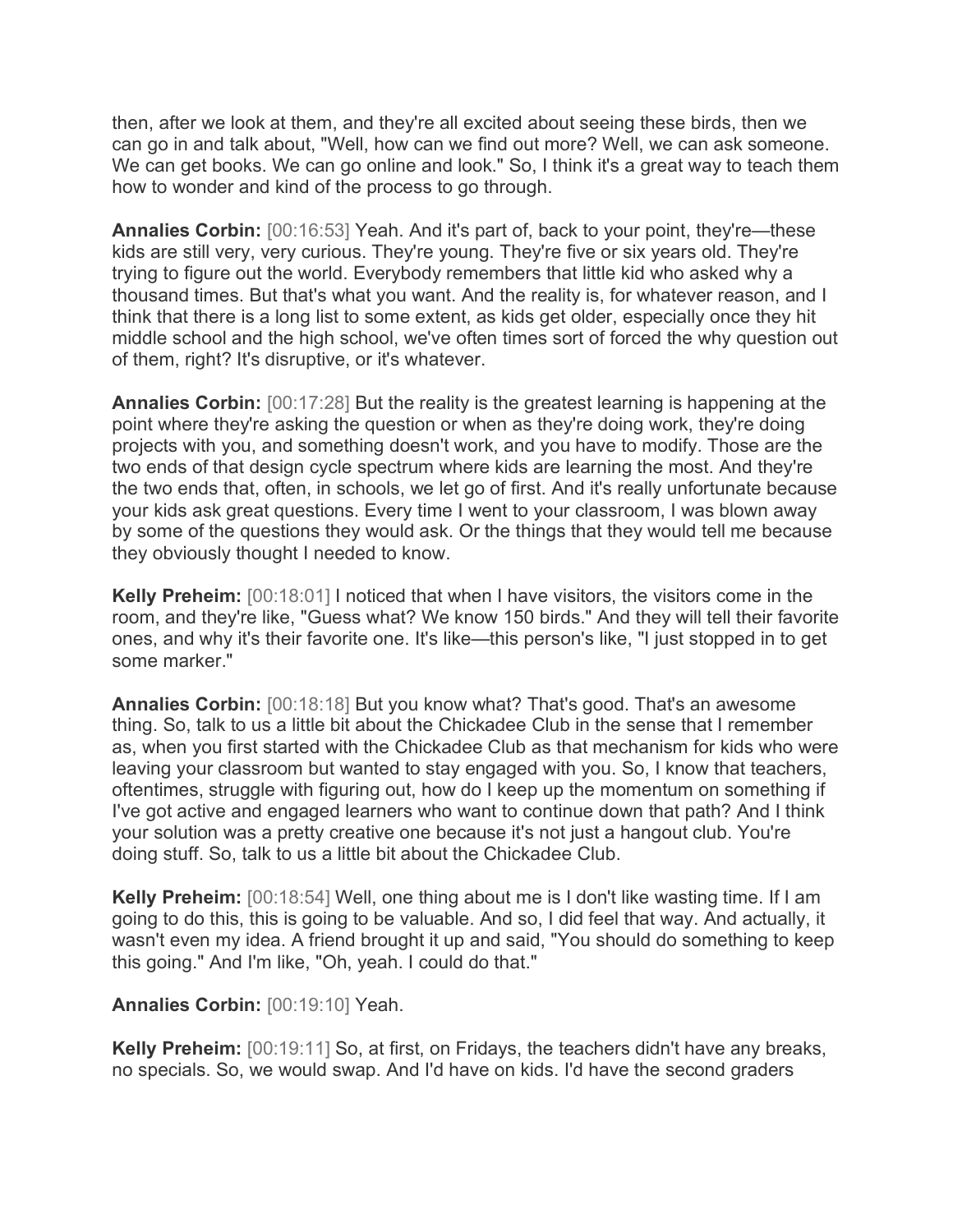come in, and we do Chickadee Bird Club with just them and my kids. I just do like a 20 minute lesson. And then, she'd have mine at a part of the day, so I could have a break. And she loved basketball. So,she would take them in the gym and teach them some skills. And so, that was a Friday thing for a while. And then, later on, I decided I'd rather do it after school, so I could get anybody in K-12 that wanted to come in. And so, last year, I had 40 students signed up. They weren't all able to come all the time. And as soon as sports started, then I lost quite a few because they were busy with sports in the fifth grade. But we really like it. I try to do outings whenever we can, and I take them to the lake or around town.

**Kelly Preheim:** [00:20:04] And what's funny is along the way, it's not always about birds. There's a lot. Well, let's see if we can list that all. That's just the way kids think. So, if we've got that bug above their heads, "Hey, look, there's all these bugs in the crowd. Look at these worms." And why are there big cracks in the ground? So, there's all kinds of Science. It's not just about birds, but in the classroom, if it's a cold day, and we can't go out, or raining, then I usually have a lesson prepared, like maybe about the Sandhill Cranes that have been flying over by the thousands. So, I teach them about Sandhill Cranes. I teach them the sound. Tell them, "Watch for the white ones. That's the Whooping Cranes. They can be coming along, too, and they're endangered." So, there's just so many different lessons I can teach them. And they seem like they really enjoy it. And I have some kids who are just there because they sort of like birds, but there's some that are really, really into birds. And they can't wait. And it makes me so happy.

**Annalies Corbin:** [00:21:06] Yeah. Well, yeah, as it should, as it should. And 40 kids, I mean, even if it's not consistent, that's huge. That's quite an accomplishment in a school that's 110 kids. That's—wow, Kelly! That's pretty impressive.

**Kelly Preheim:** [00:21:26] It is.

**Annalies Corbin:** [00:21:26] And and so some of the projects then, in addition to the exploration, this—because I know our listeners are thinking about, "Oh, wow! My favorite thing is fruit trees, or putting up preserves." So, I'm just just randomly thinking. The reality is what you've managed to do by tapping into your passion as a person and as a teacher, and pushing that into your student, you could be able to create some really imaginative projects, some real applied chance for your kids to actually practice whatever the content is that you're trying to teach them. So, what kind of projects are you doing with Chickadee Club that maybe you wouldn't necessarily do, or you're able to blow out a little bit differently than in your classroom? Because I assume the Chickadee Club then is because of the numbers and the community, those are kids in multiple grade levels.

**Kelly Preheim:** [00:22:19] They are.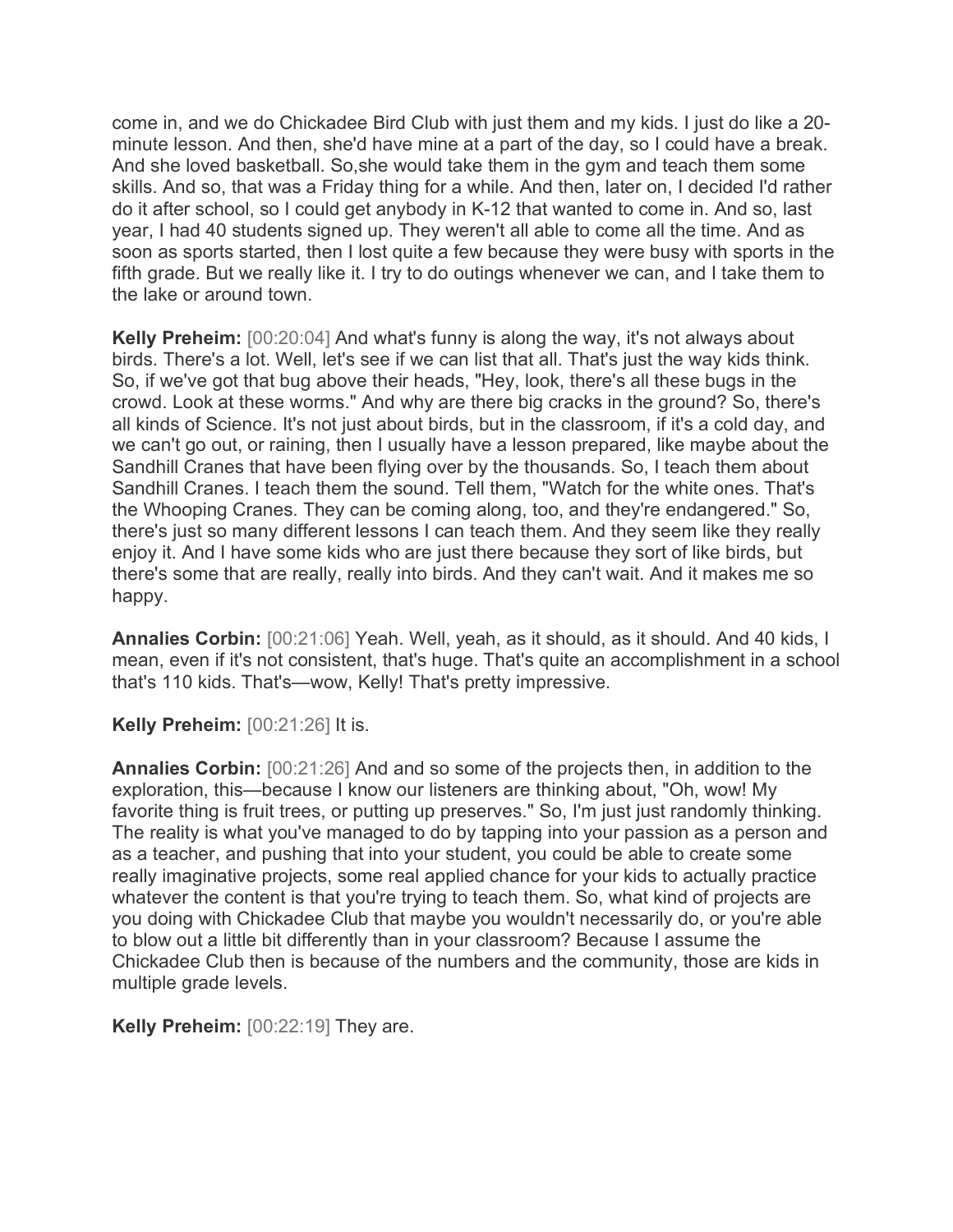**Annalies Corbin:** [00:22:20] And so, are you doing some stuff with that group that you're not doing in your classroom, or that are extensions thereof because you have older students in the group, or is it more of the same, just more of it?

**Kelly Preheim:** [00:22:34] Well, we're not really doing projects, like community projects because it's hard to—I don't know. I might have to start doing that.

**Annalies Corbin:** [00:22:42] Sorry. I wasn't trying to give you ideas, Kelly.

**Kelly Preheim:** [00:22:45] Well, I don't really do community projects system, but if I could think of some, I would do them. So, [crosstalk] I can do more advanced things, and talk a lot about the geography, weather, and how it affects birds, how people affect birds, and how birds help people. And I can get a little—a lot deeper in those grades than I can with just my younger students.

**Annalies Corbin:** [00:23:14] Yeah. And so, I think that circling back around then—and, again, we will be posting some resources for our listeners, but I also think it's important to share that as part of the journey, you have done a very, very good job of being a teacher that's not only being creative in that space, but also sharing back out with the world. So, I mentioned earlier about the Bird Teach Facebook page, but, also, you've been writing. You've produced a few things where you're talking about your journey both in teaching and as a birder. So, share with us a couple of those pieces that you've done just in terms of, not necessarily what they are. We'll get from you the links and whatnot, and post the things that we're allowed to post. But what kind of things are you putting out there in the world or what kind of venues? Because other teachers who are awesome just like you wouldn't necessarily know, "Well, how would I go about doing that piece of it? Because it's an important piece of the work?" So, where, for example, have you posted or submitted things that have been published? Because it's—the things that you have done, they're actually an interesting variety, unlike what I see sometimes in other folks.

**Kelly Preheim:** [00:24:35] I see what's happening, I see how excited the kids are about birds and nature, and I just—I have families that are now taking their kids out birding. I have the duck hunting dad. He takes his son out to look for ducks, and the kids naming the ducks off left and right. And I mean, there's just so many neat things. Grandparents are really getting involved. And so, I just feel like I have to share on, and I have to get other people, well, to try to do something that's their kids, and take them out. And I remind them that they're not always going to stay on paths. They may pick up a stick, and have a sword fight, or throw rocks, or try to catch a frog, and that's okay, but just getting them out there, and pointing out the birds, and being supportive by buying them field guides, and bird toys, and bird feeders.

**Kelly Preheim:** [00:25:26] But one of the ways is the South Dakota Conservation Digest. They have kids edition. And I just wrote up something about spring birds on the way, and I just sent it to them, and I said, "I don't know if you'd be interested in this, but I think people might like to know when to expect certain birds," like the geese, and the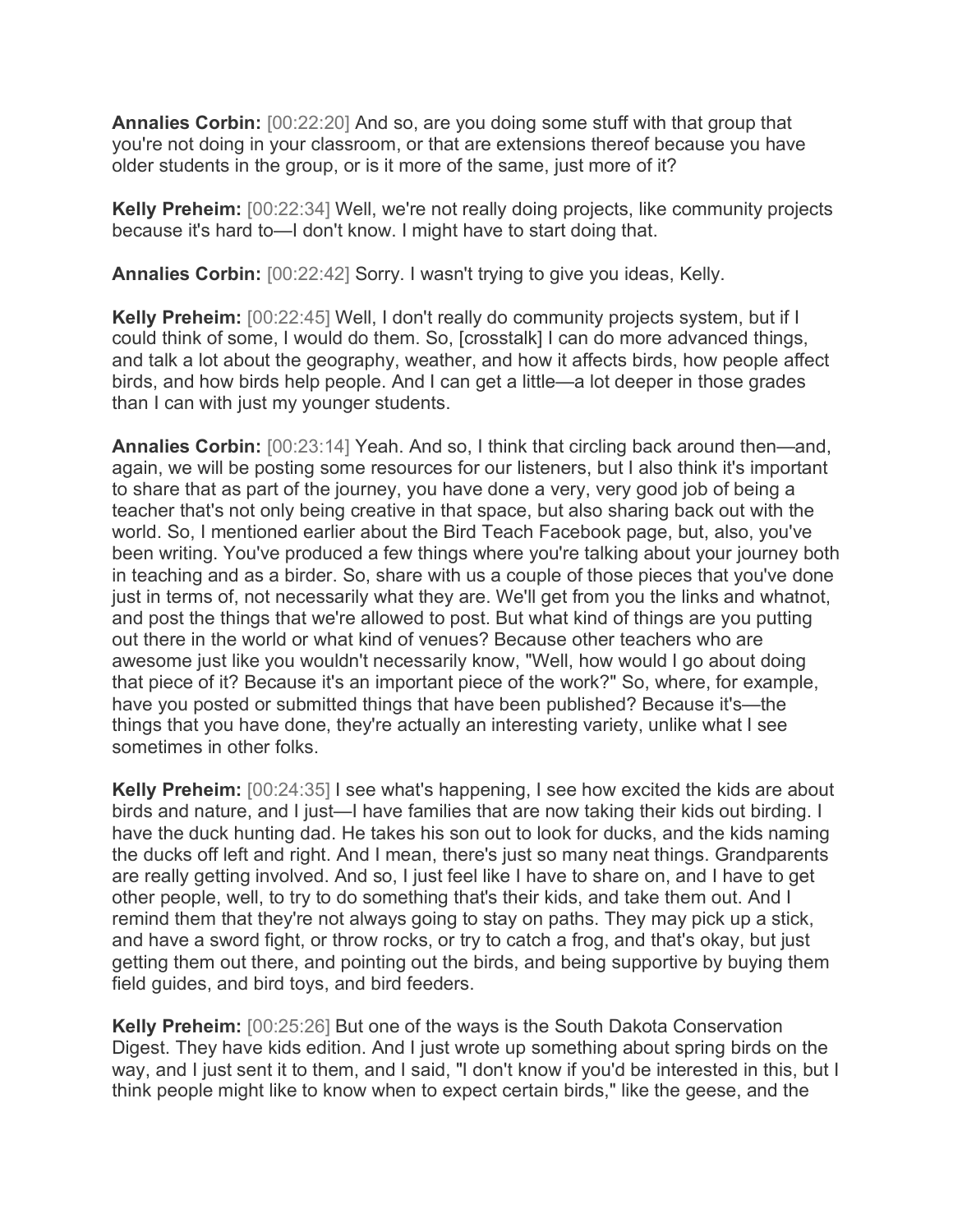pelicans, and—because they all come at different times, the sparrows and the shorebirds. And so, I send it in. And once it got—it got published. And then, I authored another one for them called When I Grow Up: Being a Birder. And so, it was all about what it's like to be a birder. And that's one of my favorite articles that's also on the Conservation Digest.

**Kelly Preheim:** [00:26:12] I did—actually suffer from Birds and Blooms Magazine contacted me and asked me to write up something about birding on the job in the classroom. So, I wrote up what it's like to incorporate birds into my teaching, and how it makes such a difference. And I had another one called How I Taught My Kindergarten Kids to Identify Hundreds of Birds. And that was on the We Are Teachers website. They even paid me for that one.

**Annalies Corbin:** [00:26:41] Yeah, I remember that. Yeah.

**Kelly Preheim:** [00:26:46] [Crosstalk].

**Annalies Corbin:** [00:26:46] But lots of places that teachers could think to put stuff, and I think that teachers don't necessarily or wouldn't necessarily have known, "Hey, I could be in the Conservation Digest," or "I could write." But the reality of it is, not only are you putting that out for other like-minded folks who would be reading Conservation Digest, but you're also leading the way for an entity like a Conservation Digest, or your local travel magazine, or your state publication to reach into what's happening in the classroom because that's not necessarily always their common resource for getting content and material to put in.

**Annalies Corbin:** [00:27:24] Sometimes, they're doing a better job tapping into education, but the reality is, oftentimes, they're not out looking for that content specifically, and when teachers have the courage to write into them, right? And it takes—you have to be willing to put yourself out there, right, for them, say, "Oh, no, we're not interested," or "We really hate this." Not that that's ever necessarily going to happen, but I think oftentimes folks don't recognize the potential opportunity to put the work that you're doing in the classroom out into a sphere that's not just traditional education. I think maybe that's the message I'm trying to to get folks to embrace with the work that you've done, that you have taken what you're doing in the classroom, and putting it out in front of folks in a broad array of fields of disciplines of things that they're reading or experiences. And that's meaningful because it is actively moving the teaching profession.

**Kelly Preheim:** [00:28:18] Yeah, I agree. I think that I did have to take a chance. Many times, I've had to step out of my comfort zone with this process. This being one of them.

**Annalies Corbin:** [00:28:26] You're doing great.

**Kelly Preheim:** [00:28:28] Yeah. And I guess, I really needed to. I just had to tell people what's going on because I don't think they believe me. I mean, but it's believable. So,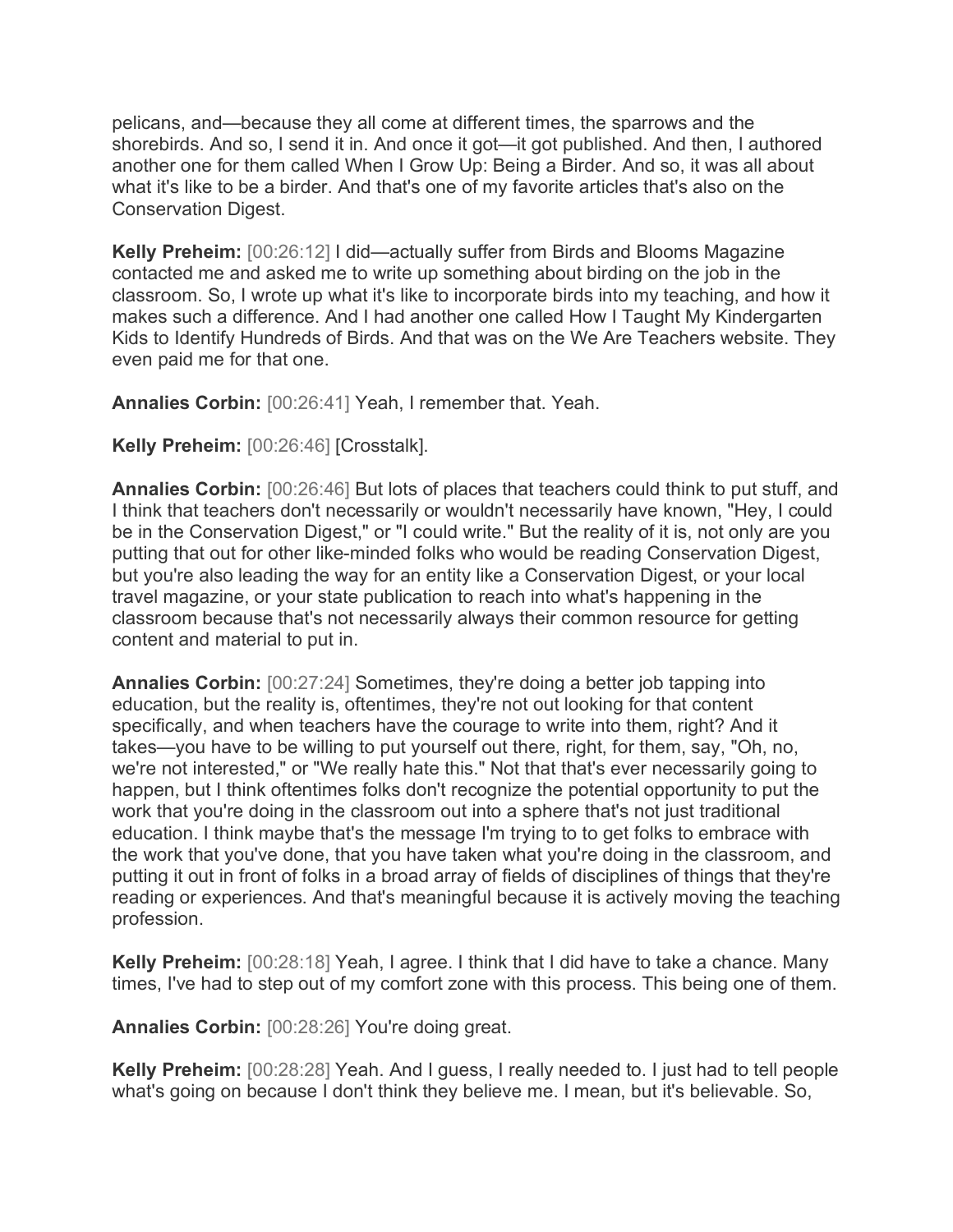the South Dakota Public Broadcasting came and filmed us they're doing a piece, a fiveminute piece on birding in South Dakota, and they came to film the Chickadee Bird Club in the spring. So, that should be out on Facebook at any time.

**Annalies Corbin:** [00:28:52] Yay!

**Kelly Preheim:** [00:28:52] And I think he would—well, I know. He was really surprised when he was-

**Annalies Corbin:** [00:28:55] Yeah, yeah.

**Kelly Preheim:** [00:28:55] Yeah, so.

**Annalies Corbin:** [00:28:55] Well, I mean, like I said, there's a reason that I talk about this kindergarten classroom, and I've talked about it all over the world in my travels with PAST. And one of the reasons I do is because of the fact that every time I walked into that classroom, I was, in fact, blown away by how much your kids knew about birds, and the whole notion that a hundred plus bird identifications by sound, by looking, and they're coming out, a five-year-old, people just have a hard time believing that that is even possible. But not only is it possible, but it just—it was a very natural progression because the kids, I would argue, they fed off of the passion that they saw in you, back to your original statement. That's powerful. The learning is huge. And I think that it sends the message that if we tap into those passions, and we utilize our classroom as a mechanism for the purposes of engagement, not just the teaching and learning that meets the state standard, that we can get our kids so much farther that much faster.

**Kelly Preheim:** [00:30:08] I think so too. And you have to believe in your kids and give them some credit. And one thing I want to make clear is I don't teach birds all day.

**Annalies Corbin:** [00:30:18] Right. Right.

**Kelly Preheim:** [00:30:19] A month or two, it's just—I mean, it is overwhelming in

kindergarten. All kids don't recognize their names. Some kids, [crosstalk].

**Annalies Corbin:** [00:30:27] Yeah, right.

**Kelly Preheim:** [00:30:27] I mean, it's just a real—it's so, so different. And so, just trying to get situated. But right away at the beginning, they're asking me like questions like, "Why do you like bird songs? When are you going to teach us about birds? You haven't even taught us about birds." All these expectations. And so, that's kind of neat. But really, the kindergarten has changed so much. And now, it's like I teach first grade. And I have to teach them how to read by the end of the year and how to write two sentences. I mean, that's really—there's really a lot on my plate. And so, like the full morning is dedicated to readings. So, I spent almost the whole morning teaching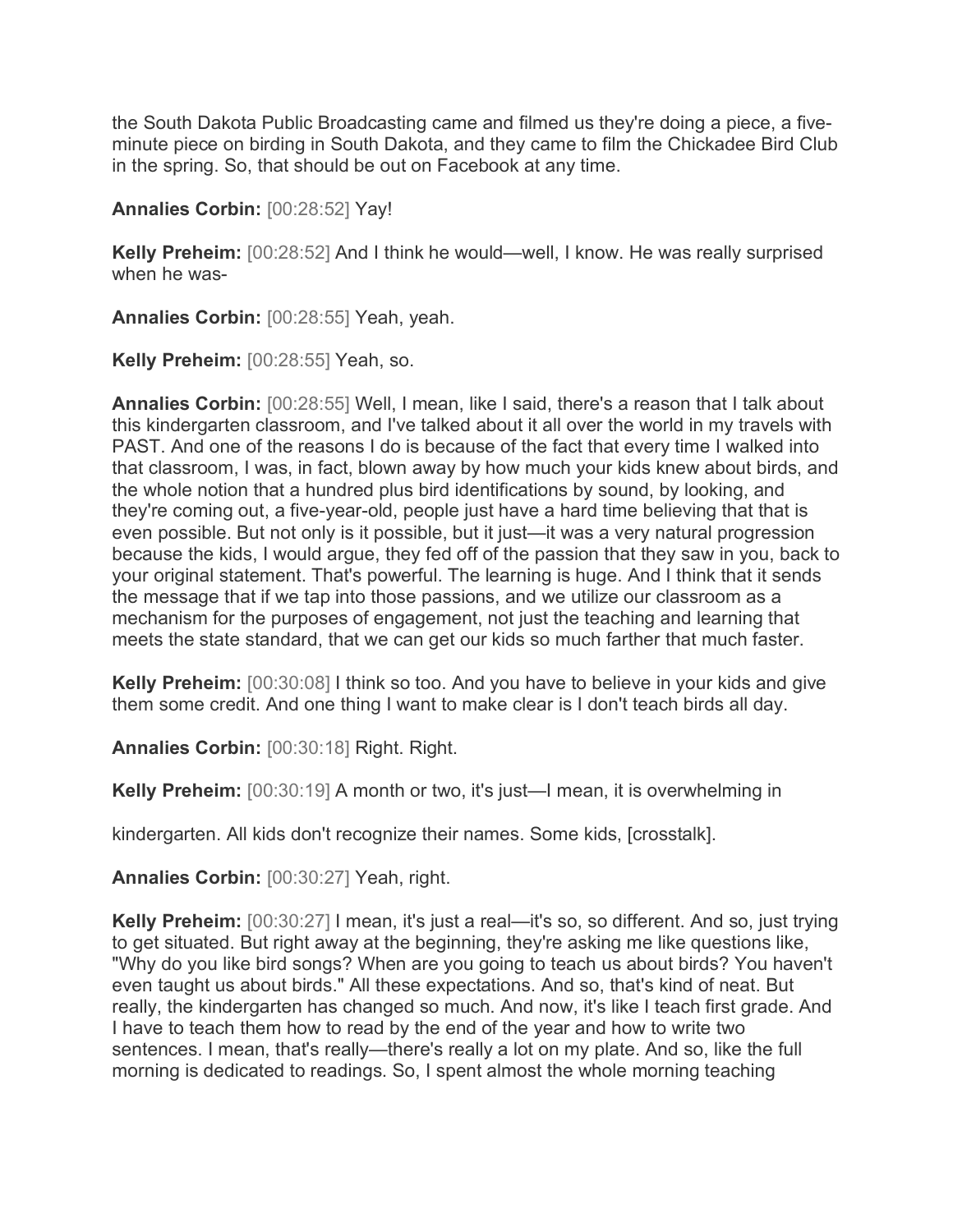reading, but when I can incorporate birds, I do. And a lot of mornings, we do talk about birds because bird reports are coming in from all different grade levels.

**Annalies Corbin:** [00:31:22] That's awesome.

**Kelly Preheim:** [00:31:24] They come in, "Oh, my gosh. I saw that Red-winged Blackbird." They go explain it, and the other kids are all listening like, "Oh, what's that?" So, our opening has to do about birds. I always have a bird of the day.

**Annalies Corbin:** [00:31:37] That's awesome.

**Kelly Preheim:** [00:31:38] When I do letter, we have three ABC books of birds. And so, we look at the letter. And then, at story time, a lot of my stories, I'm not reading fiction, then I'll be nonfiction bird books. And so, I just fit it in whenever I can. And then, sometimes, we'll have a little break, five minutes in between, where everybody's tired of thinking. And then I'll go, "Hey, let's look at these bird flash cards. Here's some of the birds that you might see in your yard." And so, I'll get them started that way.

**Annalies Corbin:** [00:32:08] You keep bringing them back to it though, and that keeps it front of mind for the kiddos, and that keeps it front of mind in your classroom in the work that you're doing. I think that is a fabulous, fabulous strategy. So, as we sort of get wrapped up here, I always like to end this program recognizing that there are teachers out there that are hearing this and going, "Oh, wow! What Kelly's doing is really awesome. I don't care about birds, but I really love ceramics," or "I really love lizards," or the list could be really long, right? "How could I think about incorporating more of that thing that I love into my own teaching and learning?" So, do you have some advice for teachers? Because they're always asking, "Well, what should I know? Is there like one big stumbling block that I should be prepared for? Or are there some easy wins?" So what would you like to leave these folks with, Kelly?

**Kelly Preheim:** [00:33:04] I think just working it in, and talking about it, and getting them excited about it at first because, actually, when I start talking about birds at the beginning of the year, there isn't a lot of excitement or enthusiasm for them. There really isn't. But I have a have a wall of windows in my room. And so, as we start seeing like the snow goose migration flying over our playground, then I'm like, "Oh, guys, let's go outside quick." And we'll go out, and we'll watch them, and it's loud and beautiful. And then, they start understanding. "Oh, my gosh, this is exciting." And I think you just start introducing it to them, and go ahead, and let them see you passionate about. I read a lot and lot of books about birds, and they do like that.

**Annalies Corbin:** [00:33:50] Well, I mean, I think that two ways that I sort of see from that is, one, embrace your passion. Live it, right? As I said, just acknowledge it. And then, you put it out there. But the other is to sort of gently step folks in. I think that's a great strategy for folks. You don't have to just leap in all at once full on but just start working the kids into it because if I had a teacher come in and say, "Hey, we are going to spend a lot of time thinking about knitting this year," which is awesome, but I don't